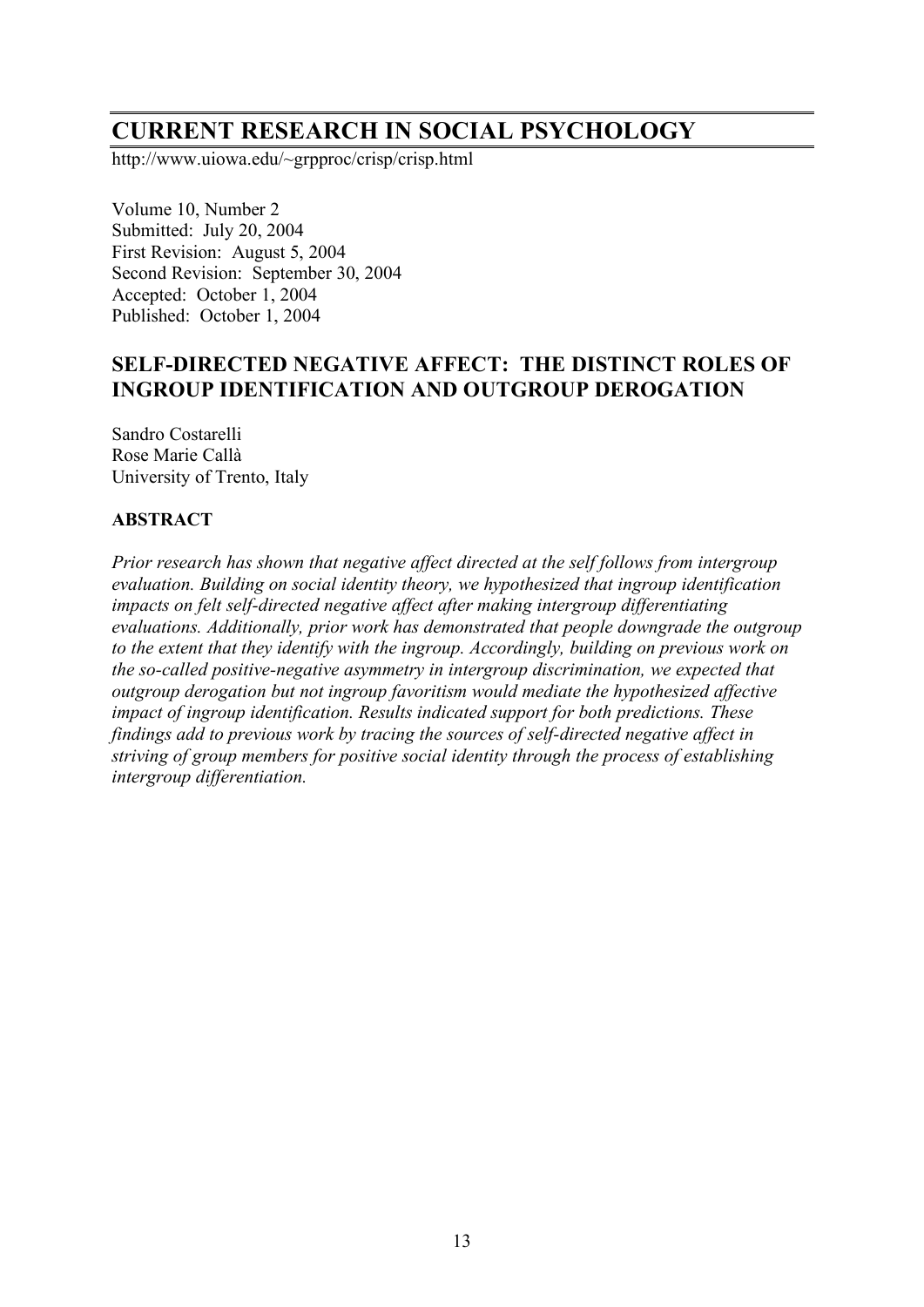### **INTRODUCTION**

Prior research has shown that expressing prejudice and discrimination (i.e., intergroup differentiation) is likely to result in self-directed negative affect to the extent that these responses conflict with non-prejudicial and -discriminatory personal standards (e.g., Devine, Monteith, Zuwerink, & Elliot, 1991; Monteith, 1993, 1996; Monteith, Devine, & Zuwerink, 1993). However, Mackie and Smith (1998) as well as Ho and Driscoll (1998) have recently argued that many of our personal standards may actually be very closely intertwined with more socially-based entities (e.g., motives, norms, roles; cf. Costarelli & Palmonari, 2003)). Accordingly, these authors have suggested that future research in this area should take into account the interplay between personal standards and these more socially-based entities that are conceptually relevant to intergroup evaluation. In keeping with this suggestion, the present investigation focuses on the potential moderating role played in this process by such an important social motive as ingroup identification (cf. Brown, 1995; Tajfel & Turner, 1986).

#### **Self-Directed Negative Affect and Ingroup Identification**

On the one hand, according to social identity theory (SIT: Tajfel, 1981; Tajfel & Turner, 1986), one of the key motives for individuals is that of maintaining a positive view of their own group memberships. As a consequence, group members higher in identification with the ingroup (henceforth, higher identifiers) are more likely to be motivated to establish ingroup favoring differentiation, compared to lower identifiers (Hogg & Abrams, 1988; but see Brown, 2000; Hinkle & Brown, 1990). On the other hand, according to self-categorization theory (Turner, Hogg, Oakes, Reicher, & Wetherell, 1987), when individuals categorize themselves as group members, they internalize, and conform to, ingroup social norms. Indeed, any group-level response can be conceptualized as mediated by conformity to the content of relevant ingroup norms (Spears, Doosje, & Ellemers, 1997). Accordingly, violation of any of those standards that orient behavior such as currently enforced principles of non-discrimination should affect the self (Breckler & Greenwald, 1986). Support for this argument would be revealed, for example, by finding own violation of relevant group norms linked to the subsequent experience of negative affect. Indeed, being relatively temperate in the public expression of pro-ingroup biased intergroup evaluation and behavior has become the content of important normative prescriptions towards the so-called intergroup fairness. Consistent with this notion, van den Bos, Wilke, and Lind (1998) have found that fairness is a particularly salient issue precisely when people are concerned about potential problems that are associated with socially based identity processes.

Based on this reasoning, the strong motivation of higher identifiers to establish pro-ingroup differentiation should lead them to perceive their transgression of personal standards towards intergroup fairness as highly salient. In turn, for this group of participants, this should pose a threat to the overall integrity of self. Accordingly, in a first study, we predicted that higher identifiers would feel more negatively than lower identifiers after expressing pro-ingroup biased evaluations (Hypothesis 1).

#### **Self-Directed Negative Affect and Outgroup Derogation**

Recent research by Mummendey and her co-workers has demonstrated that group members display more often and overtly ingroup favorable (i.e. ingroup favoritism) rather than outgroup unfavorable evaluations and behaviors (i.e. outgroup derogation; for a review, see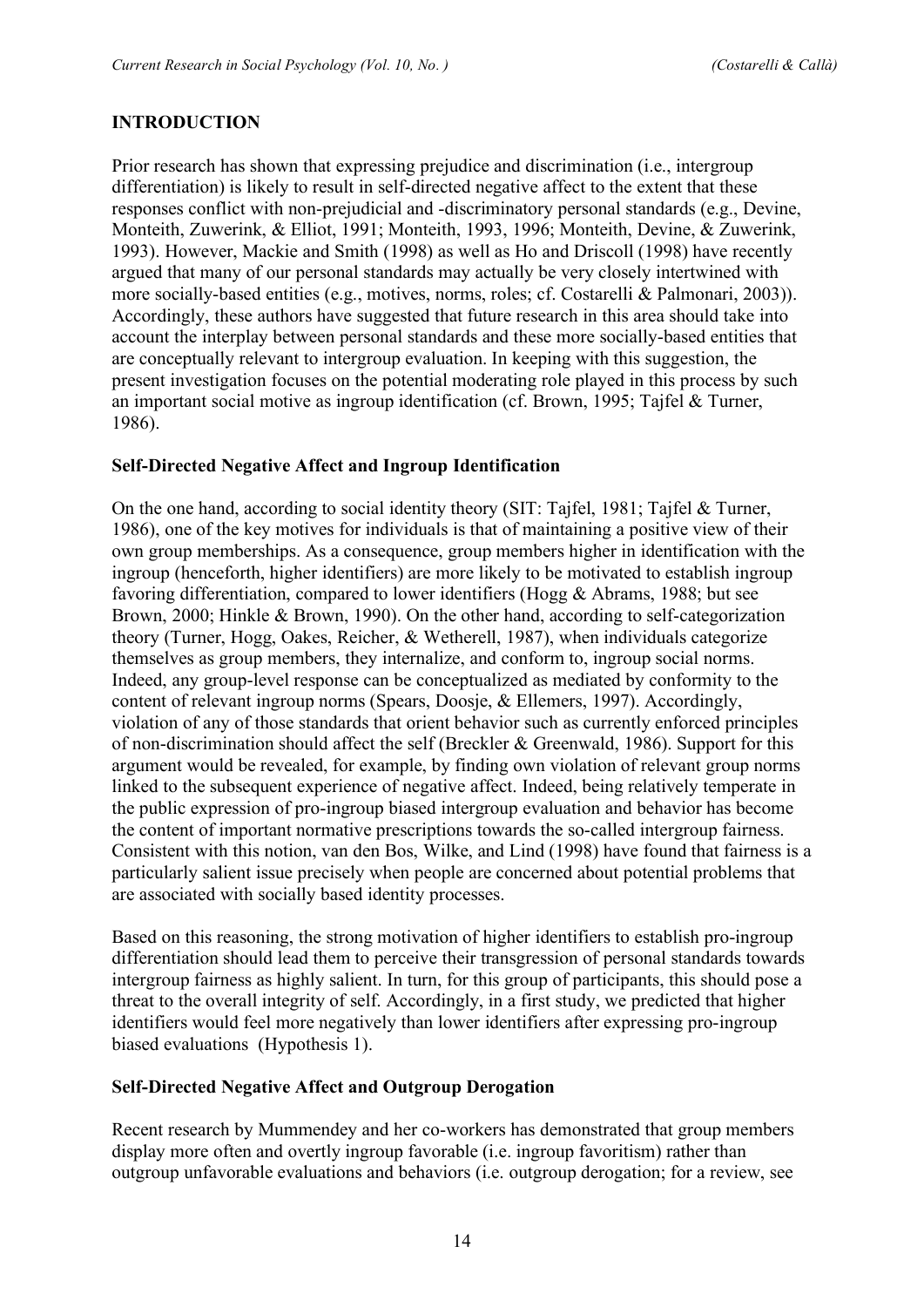Mummendey & Otten, 1998). These researchers report evidence that points to a normative explanation for this asymmetry effect in intergroup differentiation. Negative information is more salient than positive information (Fiske, 1980). Evaluation or behavior on negative dimensions is therefore more visible than on positive ones. As a result, this renders it less socially acceptable to differentiate the ingroup from a relevant outgroup on negative dimensions compared to positive ones (Hewstone, Fincham, & Jaspars, 1981; Mummendey & Otten, 1998). On these conceptual bases, in our experimental scenario outgroup derogation should be viewed as socially undesirable. In turn, this should elicit self-directed negative affect. However, in line with the predictions of SIT, recent research has demonstrated that people downgrade the outgroup to the extent that they identify with the ingroup (e.g., Branscombe & Wann, 1992, 1994; Mummendey, Brown, & Klink, 2001; Wann & Branscombe, 1995). Accordingly, we predicted that outgroup derogation but not ingroup favoritism would be the specific locus of intergroup differentiation (Brewer, 1979) mediating the effect of ingroup identification on the self-directed negative affect felt by the participants subsequent to making intergroup evaluations (Hypothesis 2).

In the current research, we investigated these processes in South-Tyrol, a multi-ethnic territory in northern-Italy. In this area, the German-speaking population group was discriminated against with respect to access to jobs in the public administration during the Fascist dictatorship. Since the end of the latter, such jobs have been allocated equally by law to members of the German- and Italian-speaking population groups. Over the years, among the members of both of these two groups this has created a strong feeling of negative interdependence. In turn, for Italian- and German-speaking South-Tyroleans, this has increased the identification with the respective groups of belongingness (see Capozza  $\&$ Manganelli Rattazzi, 1999; Costarelli & Colloca, 2004 ; Kirchler & Zani, 1989). Therefore, it is for such cogent reasons that it seemed particularly appropriate to examine the joint affective impact of ingroup identification and intergroup differentiation on experienced negative affect in this specific intergroup context.

# **STUDY 1**

# **METHOD**

# **Participants and Procedure**

We carried out Study 1 in the South-Tyrolean town of Bozen, Italy, in 2002. The participants were seventy-one higher school students (58 women, 13 men). All belonged to the Italianspeaking population group.

We asked the participants to give their perception of two linguistic groups, their own (i.e., Italian-speaking) and one other group (i.e., the German-speaking group) on a number of trait adjective items that appeared in random order on a list. We counterbalanced rating order of the target groups. We then asked the participants to answer some questions about their identification with the ingroup. Finally, they were asked to rate their affect based on how they felt after completing the intergroup evaluation task.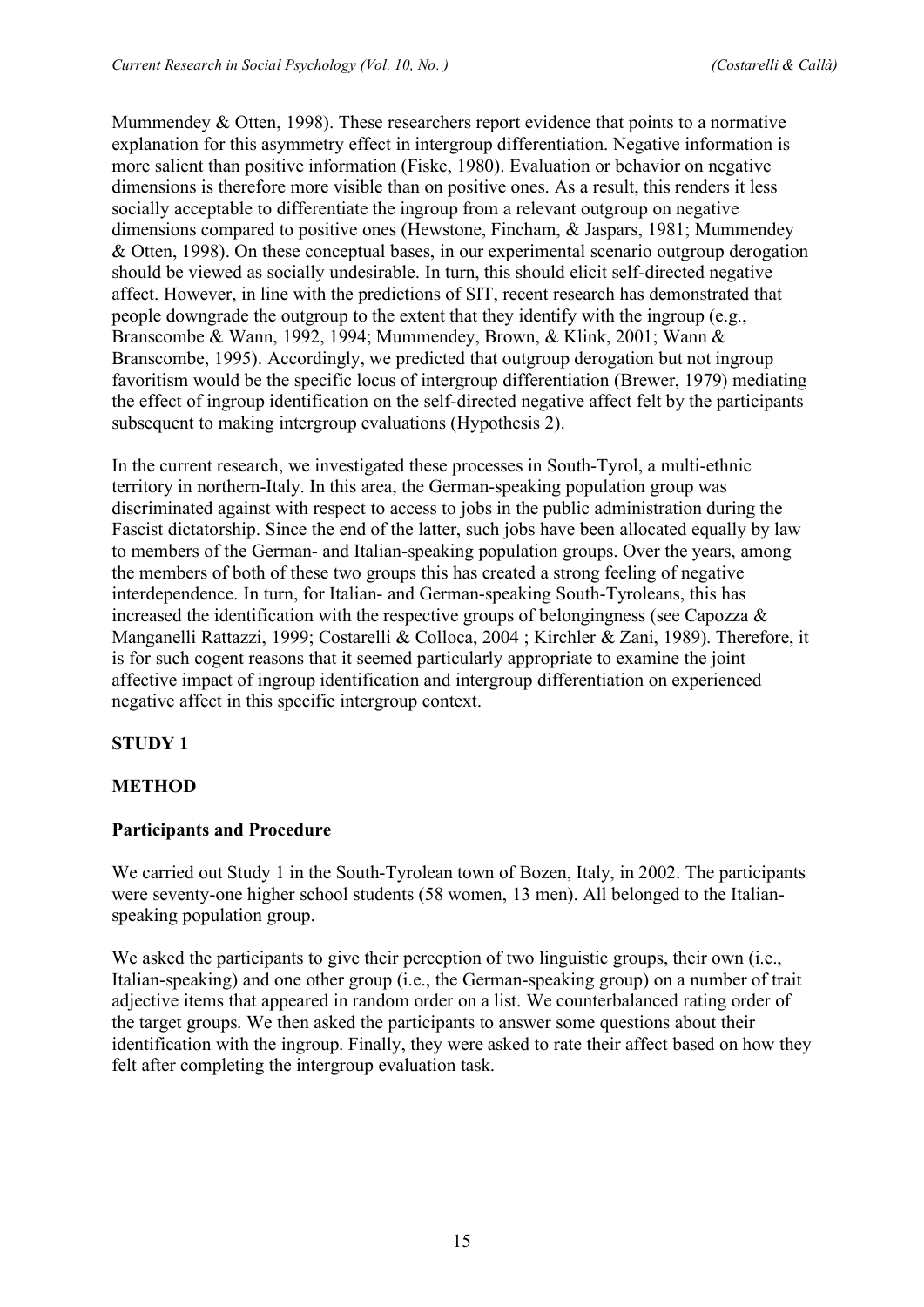### **Design and Dependent Measures**

The design was a 2 (Ingroup Identification: Lower vs. Higher) X 2 (Social Categorization of the target group: Ingroup vs. Outgroup) mixed factorial with the last factor as withinparticipants. (See Table 1.)

One important aim of the study was to assess whether ingroup favoritism and/or outgroup derogation (i.e. the loci of intergroup differentiation) would potentially mediate the effect of ingroup identification on the post-evaluation self-directed negative affect (see H2). To this end, evaluations of the ingroup and the outgroup were assessed on positive and negative attitude dimensions. We then operationalized the loci of intergroup differentiation as the difference score between the positive evaluation of the ingroup and the outgroup (ingroup favoritism) and as the difference score between the negative evaluation of the outgroup and the ingroup (outgroup derogation). Following prior relevant research by Kaplan (1972), we obtained the positive and negative evaluation ratings of the ingroup and the outgroup by splitting each of six typically bipolar semantic differential scales taken from a study by Mac Donald and Zanna (1998) into the respective two unipolar items. One unipolar item assessed the endorsement of the positive pole of the bipolar scale (e.g., Germans: are not at all likeable/extremely likeable). The other unipolar item measured the endorsement of the negative pole of the bipolar scale (e.g., Germans: are not at all dislikable/extremely dislikable). This operation resulted in twelve unipolar items differing in valence. The positively-valenced traits were: likeable, attractive, admirable. The negatively-valenced traits were: dislikeable, repulsive, contemptible. The participants rated all items on 6-point scales  $(0 = not at all, 5 = extremely) with no neutral point.$ 

We assessed ingroup identification by administering to the participants a standardized ingroup identification scale (Doosje, Ellemers, & Spears, 1995, see Appendix). We derived measures of self-directed negative affect from ratings of their self-directed negative feelings after evaluating the target groups as assessed on 6-point scales ( $0 =$  does not apply at all,  $5 =$ applies very much) with no neutral point. The negative affect measure we used comprised some of those negative affect items which in a study by Devine et al. (1991) loaded uniquely on the factor that they interpreted as reflecting negative feelings directed at the self. The items we employed were angry at myself, guilty, disappointed with myself, disgusted with myself, ashamed.

| $\mathbf{1}$ and $\mathbf{1}$ and $\mathbf{2}$ and $\mathbf{3}$ and $\mathbf{4}$ and $\mathbf{5}$ and $\mathbf{6}$ and $\mathbf{7}$ |      |           |                |  |
|-------------------------------------------------------------------------------------------------------------------------------------|------|-----------|----------------|--|
|                                                                                                                                     | M    | <b>SD</b> | Cronbach Alpha |  |
| Ingroup identification                                                                                                              | 3.61 | 0.57      | .83            |  |
| Self-directed negative affect                                                                                                       | 3.07 | 0.63      | .73            |  |
| Ingroup positive evaluation                                                                                                         | 4.39 | 0.71      | .82            |  |
| Outgroup positive evaluation                                                                                                        | 3.66 | 0.66      | .72            |  |
| Ingroup negative evaluation                                                                                                         | 0.56 | 0.50      | .72            |  |
| Outgroup negative evaluation                                                                                                        | 1.58 | 0.59      | .73            |  |

#### **Table 1. Descriptive Statistics**

# **RESULTS AND DISCUSSION**

First, we tested for main and interaction effects of both gender and target group rating order on the dependent variables used in the following analyses. We found these factors to produce no significant main or interactive effects. Therefore, we collapsed data across these factors in subsequent analyses.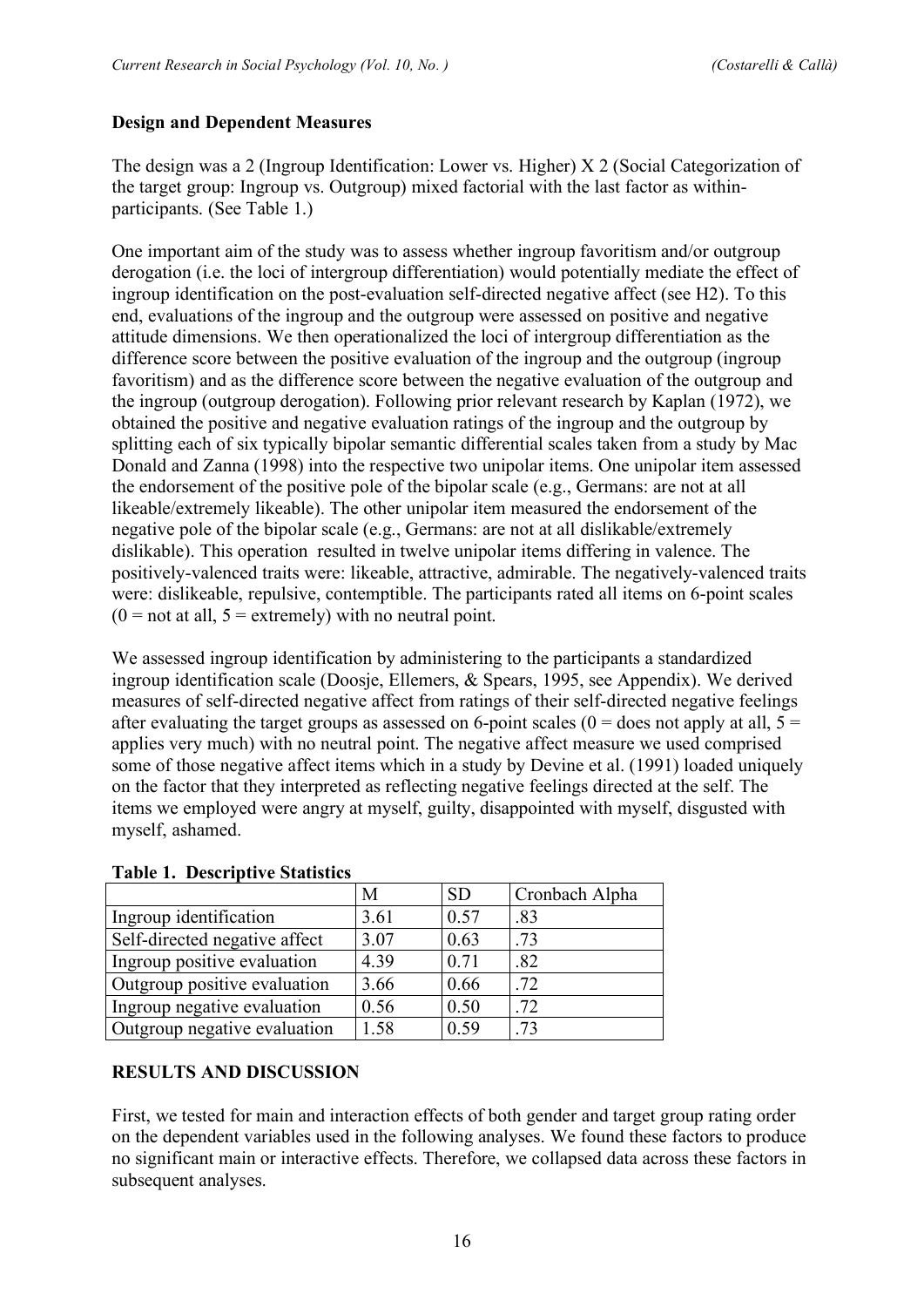### **Preliminary Analyses**

For each target group, we constructed separate positive and negative evaluation indexes: A six-item Positive evaluation index, and a six-item Negative evaluation index. For each target group, we found positive and negative evaluations to be negatively correlated (rs: Ingroup  $=$  -.56; Outgroup = - .61). However, they were not completely reciprocal. Therefore, the separate exploration of ratings of the target groups as assessed on the positive and the negative items appeared methodologically justified.

Subsequently, we divided respondents by means of a median split (preliminary use of other division methods such as modal and tertile split resulted in uneven distributions of the participants). Accordingly, we classified those participants scoring above the median  $(= 4)$  as higher, and the rest as lower, on identification with the ingroup. A subsequent one-way analysis of variance (ANOVA) showed that these two groups of participants differed significantly on the aforementioned measure,  $F(1, 70) = 31.81$ ,  $p < .0001$ , (Lower identifiers:  $M = 3.03$ ; SD = 0.50; Higher Identifiers:  $M = 4.43$ ; SD = 0.71).

#### **Affect**

First, we constructed a self-directed negative affect index. To this end, we conducted a Principal Components analysis (with Varimax rotation) to check whether the five affect items on which the participants rated their own affect could be clustered into a unique affect category. From this analysis a one-factorial solution emerged (total percentage variance explained = 82%; our loading criterion was .50 or higher). This supported our initial selection of the specific items that we subsequently employed to construct a self-directed negative affect index by averaging the ratings provided by the participants for all items.

A subsequent one-way ANOVA revealed that ingroup identification (Higher vs. Lower) impacted on the self-directed negative affect experienced by the participants after being involved with the intergroup evaluation task,  $F(1, 70) = 4.91$ ,  $p < .031$ . As predicted under Hypothesis 1, higher identifiers experienced stronger self-directed negative affect than did lower identifiers (see Table 2).

| <b>INGLUAD INCHILIKATION</b>  |                      |                       |
|-------------------------------|----------------------|-----------------------|
|                               | Lower Identification | Higher identification |
| Self-directed negative affect | 2.83                 | 3.29                  |
|                               | (0.60)               | (0.72)                |
| Ingroup positive evaluation   | 4.23                 | 4.64                  |
|                               | (062)                | (067)                 |
| Outgroup positive evaluation  | 3.93                 | 3.35                  |
|                               | (0.60)               | (0.62)                |
| Ingroup negative evaluation   | 0.23                 | 0.97                  |
|                               | (0.62)               | (0.40)                |
| Outgroup negative evaluation  | 1.53                 | 1.64                  |
|                               | (0.60)               | (0.76)                |

**Table 2. Self-Directed Negative Affect and Ingroup Favoritism as a Function of Ingroup Identification**

Note: Standard deviations are shown in parenthesis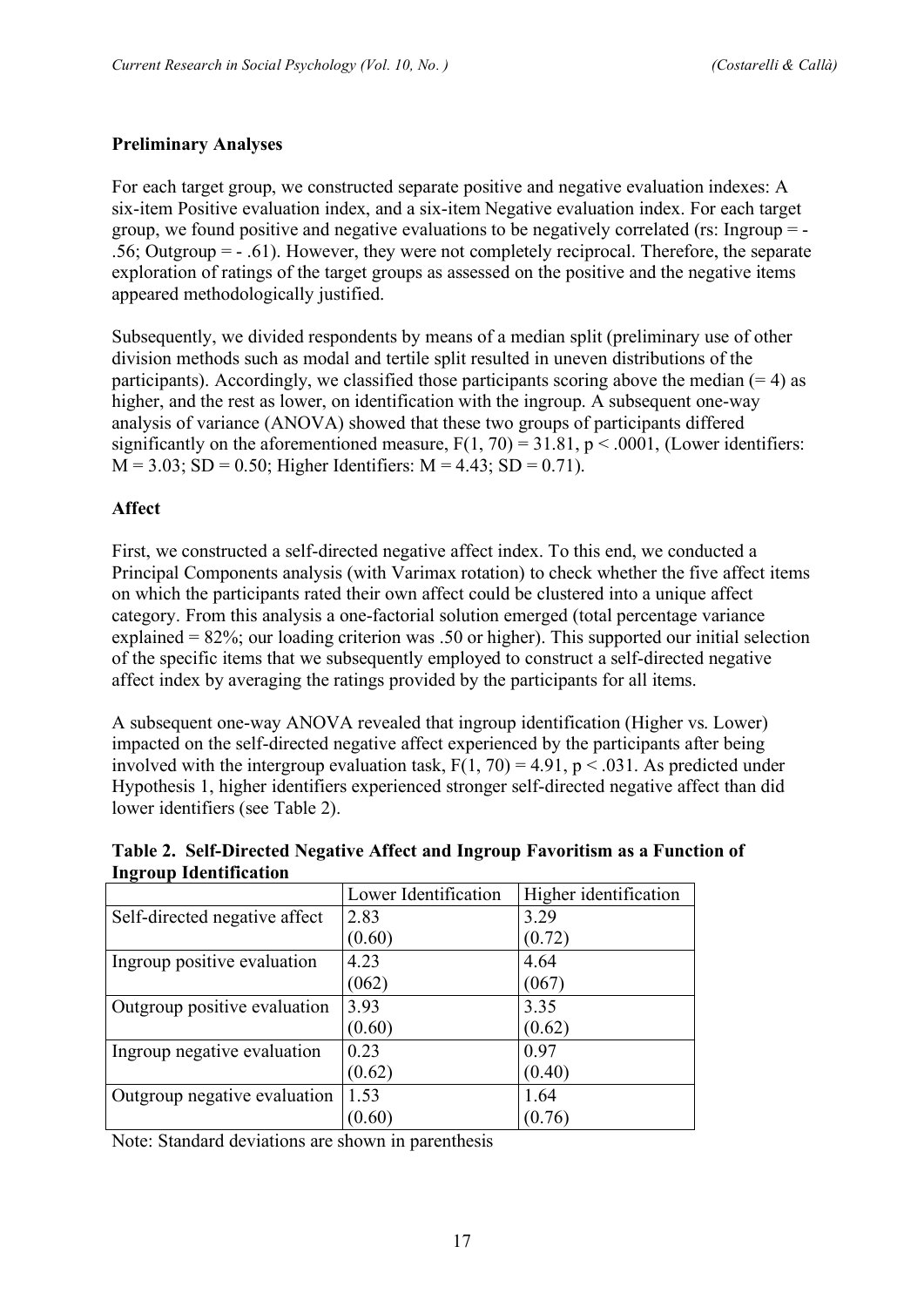### **Intergroup Differentiation**

We investigated the effect of ingroup identification on the loci of intergroup differentiation by using a 2 X 2 X 2 mixed-model ANOVA: Ingroup Identification (Higher vs. Lower) was a between-participants variable, whereas Social Categorization of the target group (Ingroup vs. Outgroup) and Trait Valence (Positive vs. Negative) were within-participants variables. This analysis yielded a main effect of social categorization of the target group,  $F(1, 70) = 284.85$ ,  $p < .001$ , a main effect of trait valence,  $F(1, 70) = 27.07$ ,  $p < .001$ , a social categorization of the target group by trait valence interaction,  $F(3, 70) = 27.97$ ,  $p < .001$ , and an ingroup identification by social categorization of the target group by trait valence interaction, F(7, 70)  $= 18.07$ , p  $\leq 0.001$  (which is the effect of interest). Subsequent contrast analyses indicated that on the positively-valenced trait items both lower (t(35) = 2.34, p = .027) and higher identifiers (t(36) = 6.84,  $p < .001$ ) established intergroup differentiation by evaluating the ingroup more favorably than the outgroup (i.e., through ingroup favoritism)). However, as shown in Table 2, simple-interaction effect F tests (Jaccard, 1976) revealed that the on the positively-valenced trait items higher identifiers showed significantly more ingroup favoritism than did lower identifiers,  $F(1, 70) = 12.51$ ,  $p < .001$ .

As shown in Table 2, on the negatively-valenced trait items higher identifiers established intergroup differentiation by derogating the outgroup more than the ingroup (i.e., through outgroup derogation;  $t(36) = -3.88$ ,  $p < .01$ ). By contrast, this analysis revealed that lower identifiers expressed no differential negative ratings of the two target groups,  $t(35) < 1$ ,  $p > 1$ .

#### **Mediational Analysis**

We tested whether ingroup favoritism and outgroup derogation mediated the impact of ingroup identification on self-directed negative affect. The previous analyses indicated that higher identifiers expressed both greater ingroup favoritism and outgroup derogation as well as experienced stronger self-directed negative affect, compared with lower identifiers. It would seem likely that those participants higher in ingroup identification upgraded the ingroup or downgraded most greatly the outgroup. In turn, this would generate the stronger self-directed negative affect they experienced, relative to lower identifiers. Therefore, next we tested whether this effect of ingroup identification on self-directed negative affect is indeed mediated by ingroup favoritism- and/or outgroup derogation-based intergroup differentiation. To this end, first, we computed two distinct indexes of intergroup differentiation based on the positively-valenced rating items (i.e., ingroup favoritism) and on the negatively-valenced rating items (i.e., outgroup derogation) by subtracting the positive evaluations of the outgroup from those of the ingroup, and the negative evaluations of the ingroup from those of the outgroup, respectively.

Then, following Baron and Kenny (1986) and Judd & Kenny (1981), to test whether the effect of ingroup identification is mediated by ingroup favoritism- and/or outgroup derogation-based intergroup differentiation, we conducted two distinct mediational analyses. In one mediational analysis, first, we regressed self-directed negative affect on ingroup identification. Secondly, we regressed ingroup favoritism on ingroup identification. Thirdly, we regressed self-directed negative affect on ingroup identification and ingroup favoritism. Contrary to what would be expected if there is mediation, the effects of ingroup identification on self-directed negative affect,  $\text{(Beta = .26, t(71) = 2.21, p < .05)}$  and of ingroup identification on ingroup favoritism, (Beta = .42,  $t(71) = 3.20$ ,  $p < .05$ ) were significant in the first two regression equations, but the effect of ingroup favoritism was not significant in the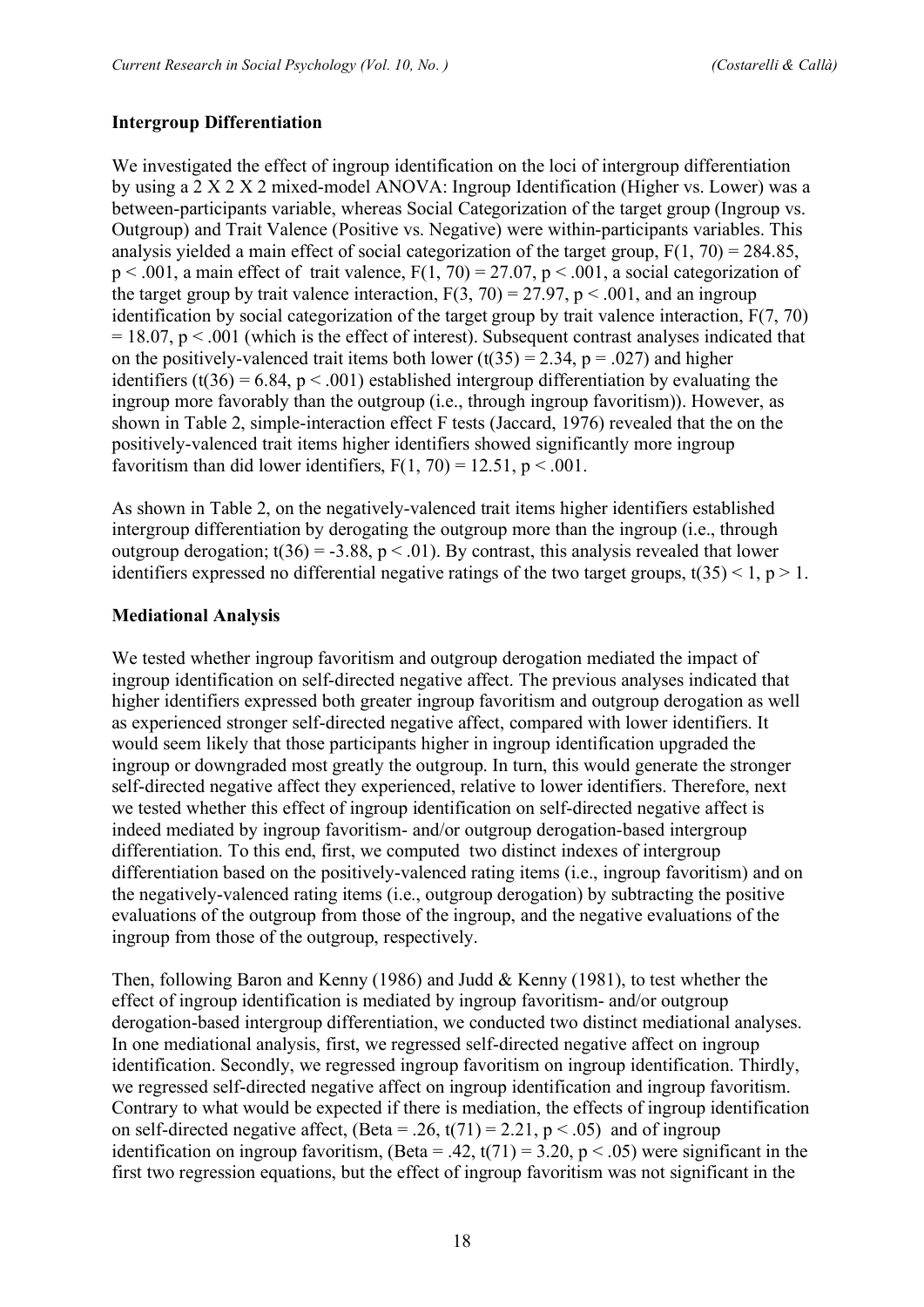third regression equation, (Beta = .07, t(71) = .07, p > 1, n.s.). Indeed, the effect of ingroup identification on self-directed negative affect was significant in the third regression equation, (Beta = .25,  $t(71) = 2.32$ ,  $p < .05$ , Rsquared = .28), where we controlled for the effect of ingroup favoritism by entering it simultaneously in the regression model as a predictor. Thus, this analysis showed that ingroup favoritism-based intergroup differentiation did not mediate the effect of ingroup identification on self-directed negative affect.

In a second mediational analysis we conducted, first, we regressed self-directed negative affect on ingroup identification. Secondly, we regressed outgroup derogation on ingroup identification. Thirdly, we regressed self-directed negative affect on both ingroup identification and outgroup derogation. As would be expected if there is mediation, the effects of ingroup identification on self-directed negative affect, (Beta = .26, t(71) = 2.21, p < .05) and of ingroup identification on outgroup derogation, (Beta = .33, t(71) = 2.55, p < .05) were significant in the first two regression equations, and the effect of outgroup derogation was significant in the third regression equation, (Beta = .29,  $t(71) = 2.41$ ,  $p < .05$ , Rsquared = .30, Rsquared change:  $F(1, 71) = 4.00$ ,  $p = .042$ ). Indeed, the effect of ingroup identification on self-directed negative affect was not significant in the third regression equation (Beta = .14,  $t(71) = 0.97$ ,  $p > 1$ , n.s.), where we controlled for the effect of outgroup derogation by entering it simultaneously in the regression model as a predictor.

Thus, in line with evidence from recent research (e.g., Costarelli & Colloca, 2004), this analysis showed that outgroup derogation- but not ingroup favoritism-based intergroup differentiation mediated the effect of ingroup identification on self-directed negative affect, thus confirming our Hypothesis 2.

# **STUDY 2**

We conducted a second study to attempt to replicate the aforementioned findings while addressing three methodological ambiguities and limitations of the first study. In keeping with a suggestion by Ho and Driscoll (1998), a first refinement concerns the explicit measurement of perceptions regarding the proposed underlying process for the increase in self-directed negative affect observed in Study 1: A discrepancy perceived between the prescriptions of principles towards intergroup fairness and pro-ingroup biased intergroup ratings (henceforth, FN discrepancy) drives those affective effects. Based on a median split on the discrepancy measure, in Study 2 we test this line of reasoning by assessing the affective impact of ingroup identification under conditions of higher vs. lower perceived FN discrepancy. Besides, we include a direct assessment of the assumption that FN discrepancy is indeed perceived as a violation of the intergroup fairness norm. To this end, in Study 2 we measure perceived salience of the intergroup fairness norm after the participants have expressed ingroup-outgroup distinctions. Finally, in this study we assess ingroup identification prior to the measurement of intergroup bias. By contrast, in Study 1 we measured ingroup identification after the participants expressed intergroup ratings. Although intergroup ratings did not influence ingroup identification, it cannot be ruled out that in Study 1 group identification was a result rather than a cause of the comparison process.

Thus, the only difference between Study 1 and 2 was the inclusion of the above two measures. Accordingly, in Study 2 the predictions were similar to those formulated in Study 1. In line with our rationale, we expected that when perceiving own intergroup evaluation as being highly discrepant with the prescriptions of the intergroup fairness norm, higher ingroup identifiers would experience greater negative affect, compared to lower identifiers.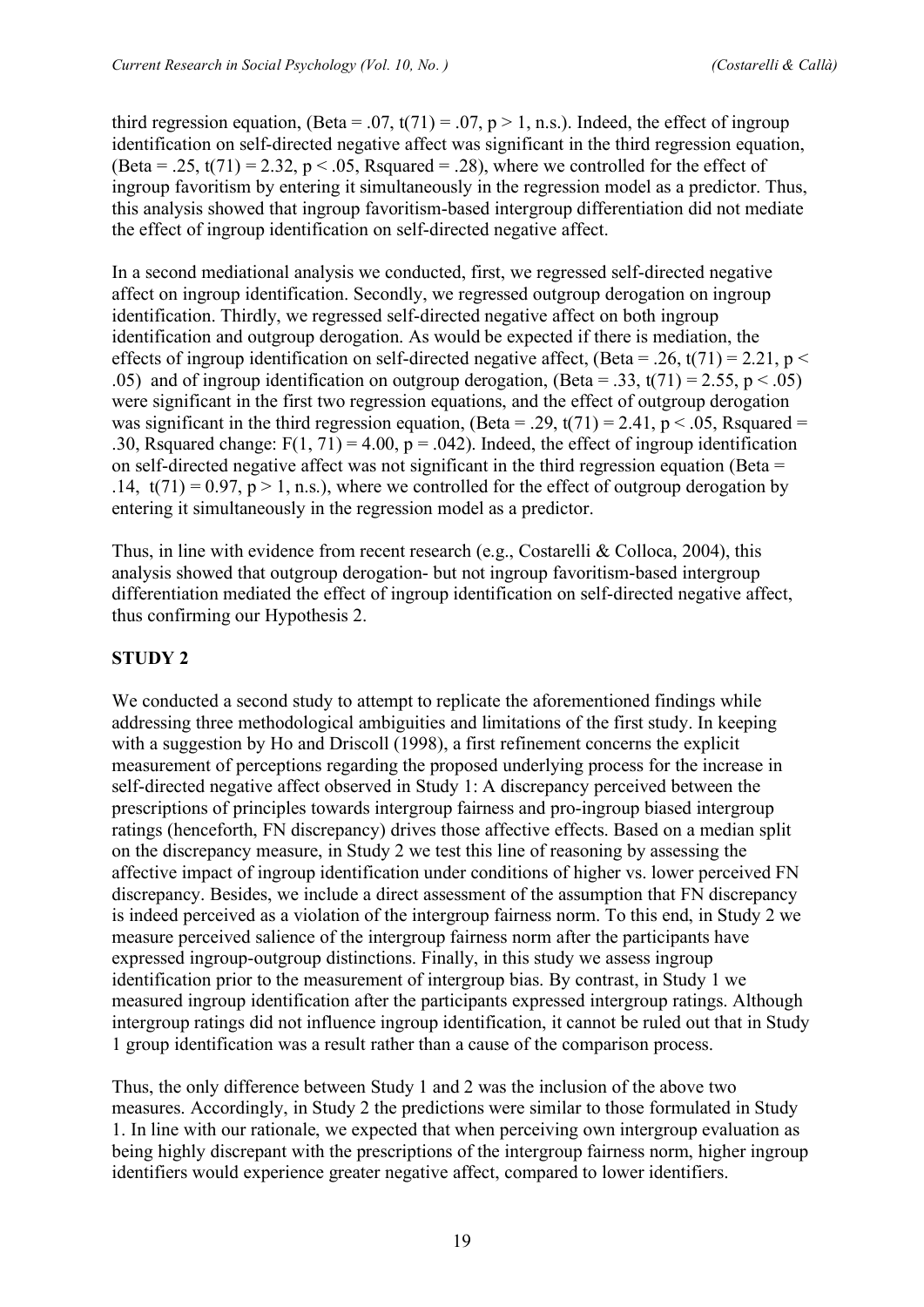Concerning the process underlying this effect, additionally, as in Study 1 we based our predictions, on the one hand, on evidence showing that it less socially acceptable to differentiate the ingroup from a relevant outgroup on negative dimensions compared to positive ones (Hewstone et al., 1981; Mummendey & Otten, 1998). On the other hand, we also based our hypotheses on evidence showing that people downgrade the outgroup to the extent that they identify with their own group (e.g., Branscombe & Wann, 1992, 1994; Mummendey et al., 2001; Wann & Branscombe, 1995). Accordingly, we also hypothesized that outgroup derogation but not ingroup favoritism would mediate the effect of ingroup identification on felt negative affect. However, in line with our rationale, we expected to observe this effect only for those participants that perceived themselves as having evaluated the target groups in a way that was highly discrepant with the prescriptions of the intergroup fairness norm. Finally, we also posited that a discrepancy between prescriptions of intergroup fairness and own intergroup evaluations is perceived as a violation of the fairness norm. In line with this assumption, thus, we predicted that the participants would self-report their intergroup evaluations to be discrepant with the norm of intergroup fairness to the extent that they had perceived this latter norm as being salient while they were evaluating the target groups.

# **METHOD**

# **Participants and Procedure**

We carried out the study in Bozen in 2002. The participants were ninety-four higher-school students (56 women, 38 men). All belonged to the Italian-speaking population group.

Except for the fact that we measured ingroup identification prior to the expression of intergroup evaluation, Study 2 followed a procedure similar to that of the preceding study. First, we measured ingroup identification. We then asked the participants to give their perception of the same two targets as in Study 1 (i.e., members of the Italian- and the German-speaking population group) on a number of trait adjective items that appeared in random order on a list. We counterbalanced rating order for target group. Next, we then asked the participants to answer (a) one question about the extent to which they perceived their evaluation of the target groups as being discrepant with the prescriptions of principles towards intergroup non-discrimination, and (b) one question about the extent to which they had perceived the norm of intergroup non-discrimination as being salient while they were evaluating the target groups. Finally, we then asked the participants to rate their affect based on how they felt after completing the intergroup evaluation prior task.

# **Design and Dependent Measures**

The design was a (Ingroup Identification: Lower vs. Higher) X 2 (Perceived FN Discrepancy: Lower vs. Higher) between-participants factorial. (See Table 3.)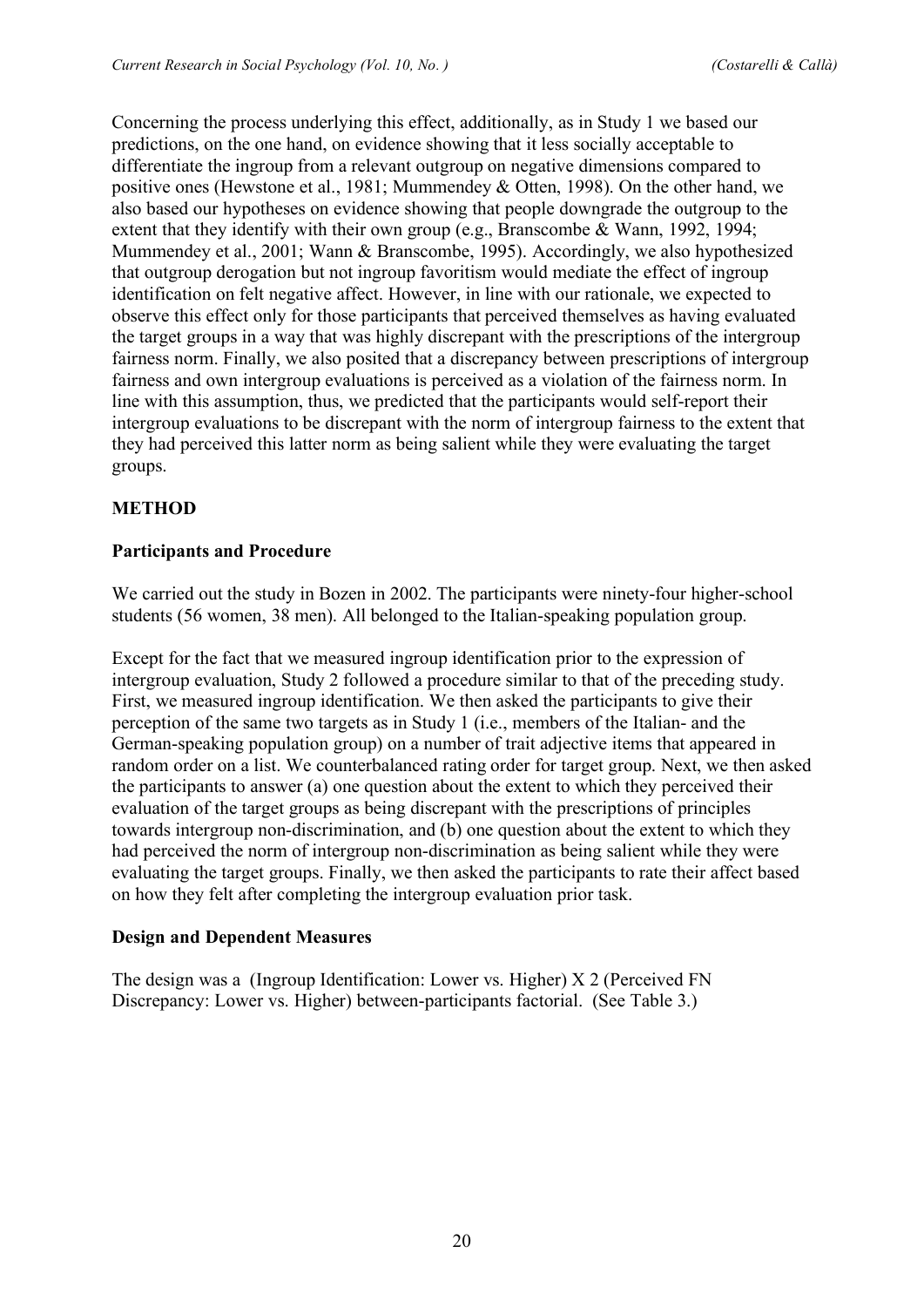|                               | M    | <b>SD</b> | Cronbach Alpha      |
|-------------------------------|------|-----------|---------------------|
| Ingroup Identification        | 2.88 | 0.65      | 0.80                |
| Self-directed negative affect | 2.57 | 0.81      | 0.86                |
| Ingroup positive evaluation   | 4.97 | 0.65      | 0.70                |
| Outgroup positive evaluation  | 3.82 | 0.70      | 0.87                |
| Ingroup negative evaluation   | 1.49 | 0.62      | 0.71                |
| Outgroup positive evaluation  | 1.81 | 0.66      | 0.80                |
| Fairness norm salience        | 2.61 | 0.80      | (single-item scale) |
| Fairness norm discrepancy     | 2.04 | 0.74      | (single-item scale) |
|                               |      |           |                     |

**Table 3. Descriptive Statistics**

We assessed all measures on 6-point scales ( $0 =$  not at all,  $5 =$  extremely) with no neutral point. The respective mean, standard deviation, and scale reliability can be found in Table 3. By administering to the participants a standardized scale (Doosie et al., 1995), we calculated mean scores for ingroup identification. We measured evaluation of the target groups in the same way as in Study 1. Again, for each target group, we constructed separate positive and negative evaluation indices by averaging the mean scores of the positive and negative adjective traits: a six-item Positive evaluation index, and a six-item Negative evaluation index. As in Study 1, both for the ingroup and the outgroup, we found ratings expressed on the positively- and the negatively-valenced items, although highly correlated, to be not completely reciprocal (rs = - .48 and - .53, respectively). Therefore, the computation of ingroup favoritism and outgroup derogation scores appeared methodologically justified. We then computed scores for intergroup differentiation by subtracting positive ratings of the outgroup from those of the ingroup (ingroup favoritism), and by subtracting negative ratings of the ingroup from those of the outgroup (outgroup derogation).

In Study 2, however, we included two new measures. By means of two questions (Think about the evaluation of the two groups you have just provided: To what extent is it in line with the societal principles towards non-discrimination against people belonging to social groups other than the group one belongs to?, and In this questionnaire, as you were providing your evaluation of the two groups, to what extent did you feel the moral obligation not to discriminate the other group?), we calculated mean scores for perceived salience of the intergroup fairness norm and FN discrepancy, respectively. Uneven distributions of the participants resulted by preliminary divisions using modal and tertile split. As a consequence, we split on the median of the participant scores obtained for ingroup identification and FN discrepancy. Accordingly, we classified the participants scoring above the median (ingroup identification = 2.83; FN discrepancy = 2.00) as higher and the rest as lower in ingroup identification and FN discrepancy, respectively. Two subsequent separate one-way ANOVAs showed that that these groups of participants differed significantly on the respective measures (ingroup identification:  $F(1, 93) = 209.21$ ,  $p < .001$  (Lower:  $M = 2.00$ ; Higher:  $M = 3.71$ ); FN discrepancy:  $F(1, 93) = 81.83$ ,  $p < .001$  (Lower: M = 1.28; Higher: M = 2.87).

As in Study 1, we derived the measure of self-directed negative affect from ratings of selfdirected negative feelings experienced after evaluating the target groups as assessed on 6 point scales ( $0 =$  does not apply at all,  $5 =$  applies very much) with no neutral point. The items were the same as in Study 1 (angry at myself, guilty, disappointed with myself, disgusted with myself, ashamed).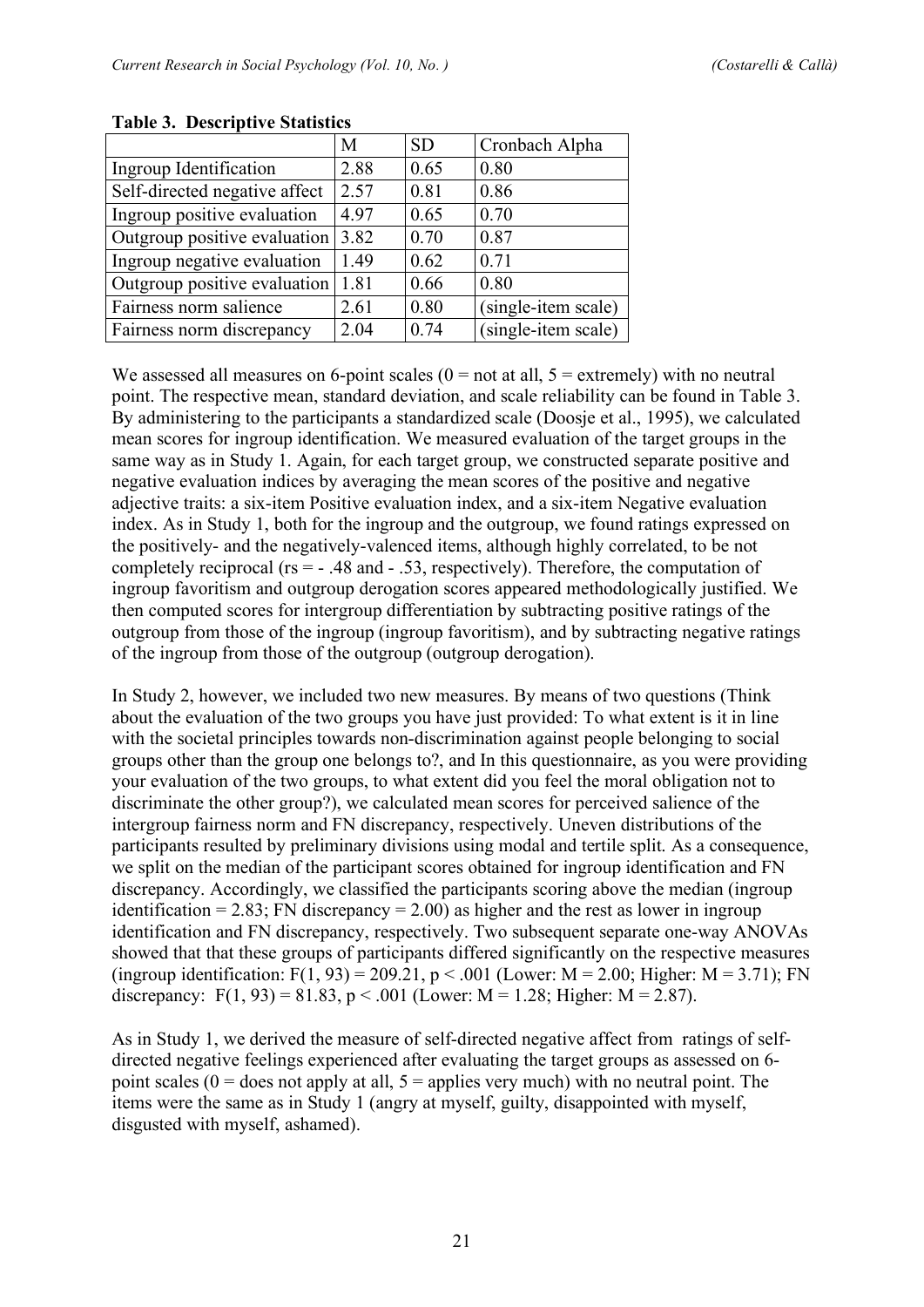# **RESULTS**

Preliminarily, we tested for the effects of gender and target group rating order on the dependent variables used in the following analyses. No main or interaction effects emerged for these variables. As a consequence, we collapsed data across these factors in subsequent analyses, from which we consequently eliminated the former.

Subsequently, a 2 (FN discrepancy: Higher vs. Lower) by 2 (Ingroup Identification: Lower vs. Higher) ANOVA yielded a FN discrepancy by ingroup identification interaction effect on reported self-directed negative affect,  $F(1, 93) = 7.25$ ,  $p < .008$ , and no other significant effects. Analyses of simple-main effects revealed that, as predicted, among those participants that perceived themselves as having evaluated the target groups in a way that was highly discrepant with the prescriptions of the intergroup fairness norm, higher identifiers experienced stronger self-directed negative affect than did lower identifiers,  $F(1, 45) = 3.78$ , p < .05. By contrast, for lower-FN discrepancy participants, ingroup identification exerted no significant simple-main effect,  $F < 1$ .

**Table 4. Self-Directed Negative Affect as a Function of Ingroup Identification for Higher Norm Discrepancy Participants**

|                                    |        | Lower identification   Higher identification |
|------------------------------------|--------|----------------------------------------------|
| Self-directed negative affect 2.46 |        | 3.90                                         |
|                                    | (1.01) | (0.90)                                       |
| .<br>___                           |        |                                              |

Standard deviations are shown in parenthesis

We then performed analysis of covariance to test the prediction that outgroup derogation, but not ingroup favoritism, would mediate the aforementioned affective impact of ingroup identification on highly FN-discrepant participants. After including both outgroup derogation and ingroup favoritism as covariates, on the self-directed negative affect measure the outgroup derogation covariate was individually and in combination significant, combined  $F(1, 45) = 4.93$ ,  $p < .05$ , and the ingroup favoritism covariate was individually and in combination nonsignificant, Fs < 1. Most importantly, as predicted, inclusion of outgroup derogation as a covariate both individually and in combination with ingroup favoritism reduced to nonsignificance the significant simple-main effect of ingroup identification on self-directed negative affect found for higher FN-discrepant participants in the original ANOVA,  $F(1, 45) = 3.02$ ,  $p = .11$ .

Finally, as predicted, correlation analysis showed that the participants self-reported the intergroup evaluation they had provided to be discrepant with the norm of intergroup fairness to the extent that they had perceived the latter norm as being salient while they were evaluating the target groups,  $r(94) = -0.44$ ,  $p < .001$ .

# **DISCUSSION**

In Study 2 we replicated the findings of Study 1 while addressing some methodological ambiguities and limitations of that study. First, the results of this study provide support for the proposed underlying process for the increase in self-directed negative affect observed in the Study 1: Indeed, we predicted and found the same effect, namely, an increase in selfdirected negative affect only among those participants that perceived their pro-ingroup biased intergroup ratings as being highly discrepant with the prescriptions of principles towards intergroup fairness.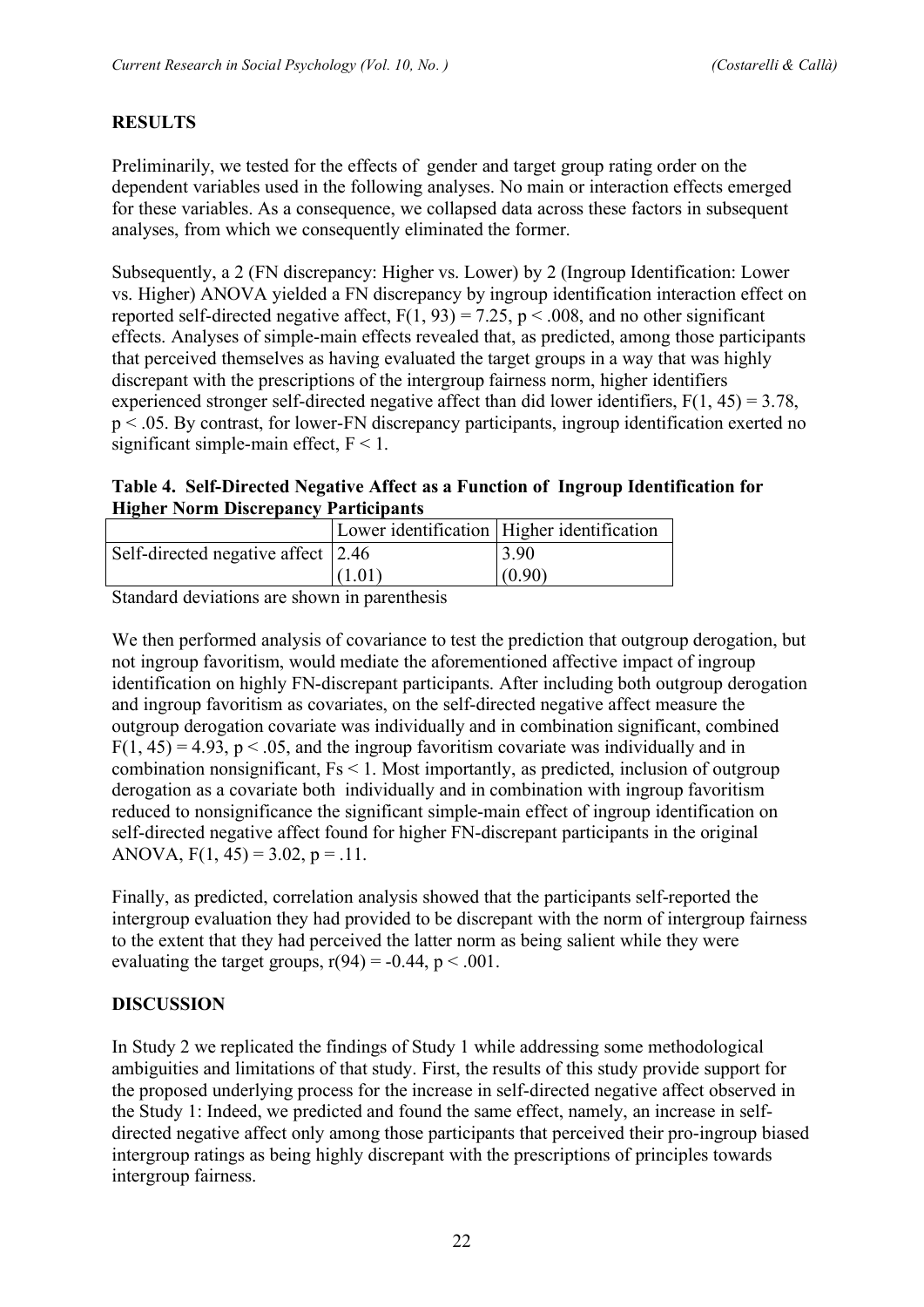Second, we also addressed the research problem of which processes are driving the negative affective consequences of ingroup identification found in the first study. To this issue, in line with evidence from recent research( e.g., Costarelli & Colloca, 2004), Study 2 provided empirical support for the notion proposed in that study that what drives the affective effects of ingroup identification is the least socially justifiable form of pro-ingroup bias (i.e., outgroup derogation). Most importantly, Study 2 showed that it is this very factor that makes higher identifiers experience the higher degree of FN discrepancy and, hence, the higher affective discomfort. Finally, in Study 1 we also assumed that people perceive a discrepancy between prescriptions of intergroup fairness and their pro-ingroup biased intergroup evaluation as a violation of the fairness norm. In line with this notion, in Study 2 we predicted and found that the participants self-reported their intergroup evaluation to be discrepant with the norm of intergroup non-discrimination to the extent that they had perceived this latter norm as being salient while they were evaluating the target groups. Importantly, this finding rules out the possibility that those group members who are more prone to express FN discrepant intergroup evaluations, namely, higher identifiers, do so because they perceive discrimination against the outgroup as the ingroup local norm.

#### **GENERAL DISCUSSION**

As predicted, among Italian South-Tyroleans, the social identity-based motive of establishing intergroup distinctiveness affected ingroup-outgroup comparisons. However, in line with evidence from previous relevant research, the establishment of intergroup distinctiveness via outgroup derogation mediated the subsequent elicitation of a discrepancy-based negative affect arousal as a function of ingroup identification.

We found these effects on the very same dependent variable that prior researchers typically used to investigate the research problem that we focused on in the present study. This shows that our findings can complement and extend the relevant literature. Specifically, at the conceptual level, they highlight two interrelated motivational processes that are simultaneously at work. The first process is consistent with social identity theory (Tajfel  $\&$ Turner, 1979). This theory proposes that individuals derive part of their self-concept, namely, their social identity, through their belonging to social groups. Hence, in line with a motivation to evaluate oneself positively, individuals try to achieve or maintain a positive social identity by establishing ingroup positive distinctiveness, relative to relevant outgroups, through evaluative or behavioral intergroup differentiation (cf. Brewer, 1979),. Our data indicate that the participants engaged in this basic motivational process while completing the intergroup evaluation task, albeit to different degrees.

However, being relatively temperate in the public expression of own pro-ingroup-biased intergroup evaluation and behavior has become the content of important normative prescriptions towards intergroup fairness. Consistent with this notion, van den Bos, Wilke, and Lind (1998) have found that fairness is a particularly salient issue precisely when people are concerned about potential problems that are associated with socially based identity processes. Furthermore, self-categorization theory (Turner, et al., 1987) suggests that individuals are motivated to be sensitive to the content of social norms because acting in accordance with social norms expresses identity at the group-level of inclusiveness, or social identity.

Yet our data also highlight the operation of a second process. Specifically, to the extent that group-based motives give rise to the aforementioned expression of intergroup differentiation,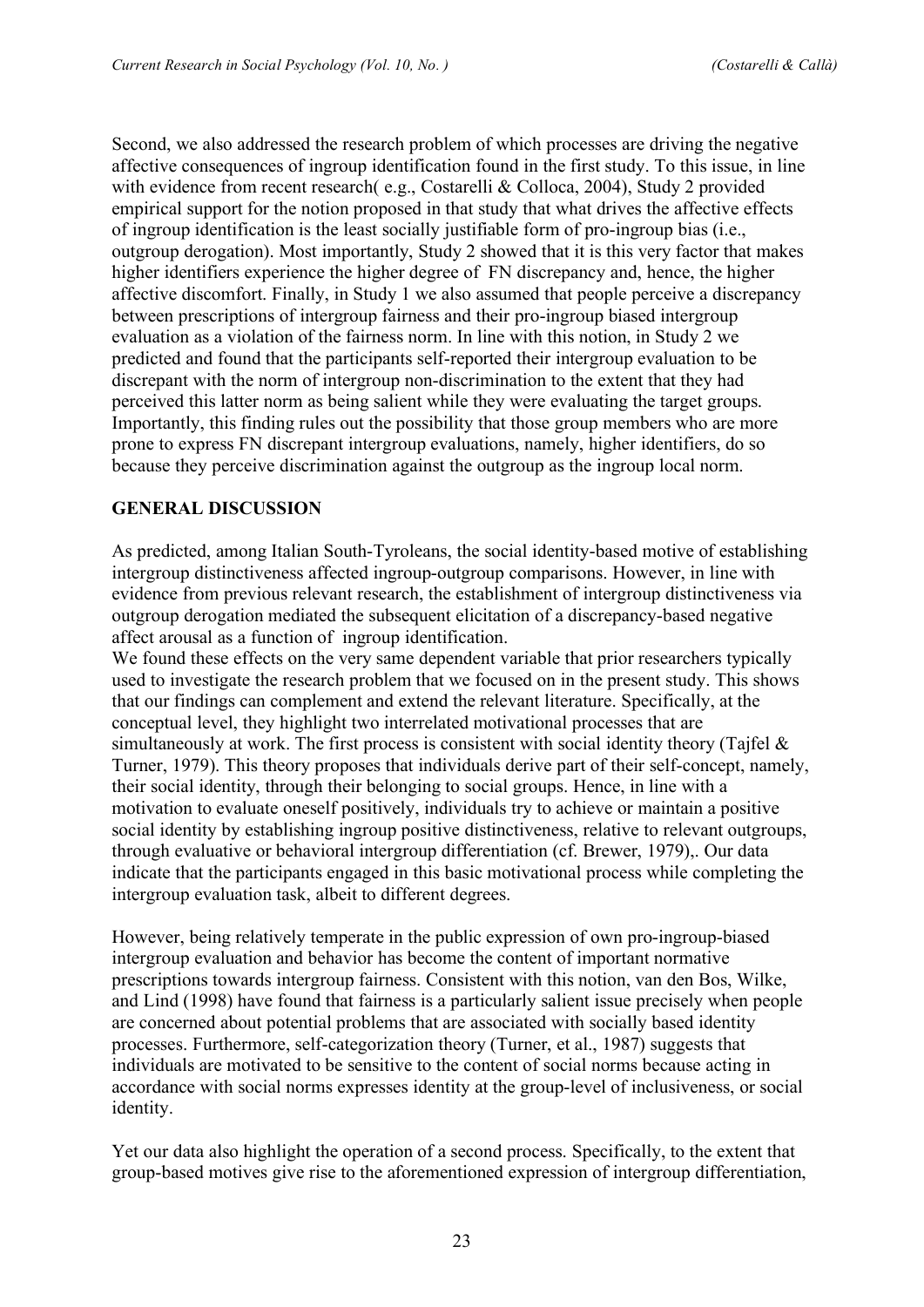nonconformity to social norms of nondifferentiation (fairness) may elicit negative affective consequences for the self. In so doing, first, our findings qualify the notion that people try to accommodate intergroup differentiation and fairness together (Singh et al., 1998; Tajfel et al., 1971; Turner, 1983). Additionally, our novel finding that the degree of post-intergroup evaluation negative affect was a function of ingroup identification lends some empirical, however preliminary, support to the novel social identity-based perspective that Ho and Driscoll (1998) have suggested for studies on post-intergroup evaluation affect (cf. Costarelli & Palmonari, 2003; Mackie & Smith, 1999).

In line with evidence from recent research (e.g., Costarelli & Colloca, 2004), our second main finding that outgroup derogation but not ingroup favoritism seems to mediate the selfdirected negative affect arousal effect of ingroup identification provides convergent empirical support to the positive-negative asymmetry effect in intergroup evaluation (Mummendey  $\&$ Otten, 1998) under a conceptually novel perspective, namely, the affective one. We have done so by highlighting the affective costs that contravening to the psychological bases of this asymmetry effect has for group members, and all the more so for those among them that identify the most with the ingroup. Were intergroup evaluations in the positive and negative domain symmetric rather than asymmetric, our experience of self-directed negative affect should have been mediated by their expression of both outgroup derogation and ingroup favoritism. The fact that this was not the case provides convergent evidence in support of the positive-negative asymmetry effect in intergroup evaluation (Mummendey & Otten, 1998).

A notable limitation of our research was that we split our participants on the median of the ingroup identification score to identify relatively low and high ingroup identifiers in spite of the fact that both in Study 1 and 2 the ingroup identification score distribution was negatively skewed (i.e. lower and higher identifiers were in fact rather highly identified with the ingroup, a finding indeed quite plausible given the motivationally strong drive to identify with one's own ethnic group as a default). Given these non-normal score distributions, modal splits and subsequent use of non-parametric statistics would have been more appropriate (although our finding statistically significant differences by using the more conservative, parametric tests actually argues for, rather than against, the tenability of our findings). We therefore acknowledge that some inferences may have resulted from the methodology used rather than the underlying psychological processes. The current findings should thus be taken with caution and further research should ascertain their empirical tenability.

To conclude, by combining the logic of two distinct literatures, the advances of this exploratory study may contribute to reconcile intraindividual (e.g., Devine et al., 1991; Monteith, 1993, 1996; Monteith et al., 1993) and socially-based perspectives (e.g., Ho and Driscoll, 1998; Mackie & Smith, 1999) accounting for the affective processes that are set in motion by intergroup evaluation.

#### **REFERENCES**

Baron, R. M., & Kenny, D. A. (1986). The moderator-mediator variable distinction in social psychological research: Conceptual, strategic and statistical considerations. Journal of Personality and Social Psychology, 51, 1173-1182.

Branscombe, N. R., & Wann D. L. (1992). Physiological arousal and reactions to outgroup members during competitions that implicate an important social identity. Aggressive Behavior, 18, 85-93.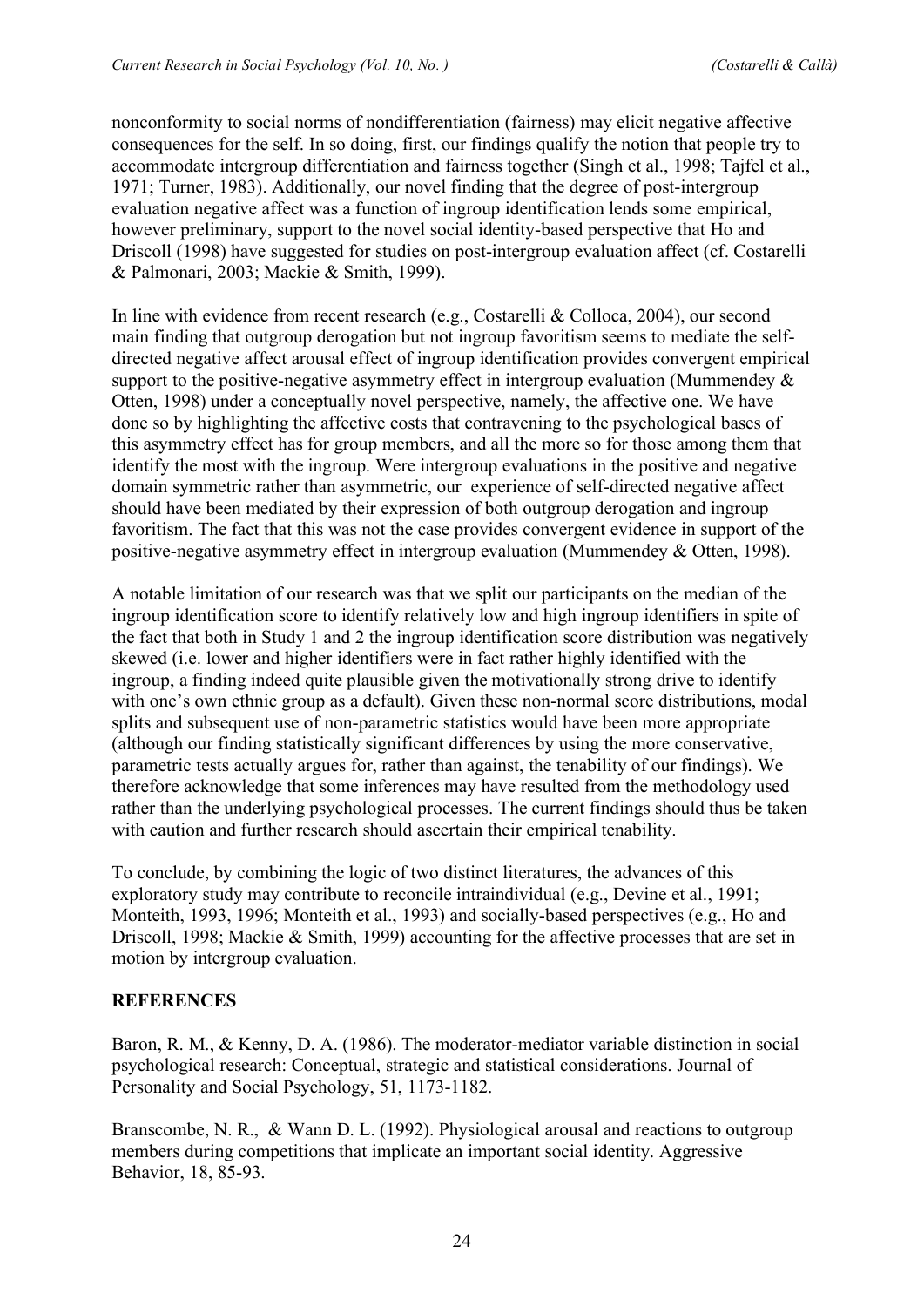Branscombe, N. R., & Wann, D. L. (1994). Collective self-esteem consequences of outgroup derogation when a valued social identity is on trial. European Journal of Social Psychology, 24, 641-657.

Breckler, S., & Greenwald, A. (1986). Motivational facets of the self. In Sorrentino R, Higgins T (eds.), Handbook of motivation and cognition. New York: Guilford, 145-164.

Brewer, M.B. (1979). Ingroup favoritism in the minimal intergroup situation: A cognitive motivational analysis. Psychological Bulletin, 86, 307-324.

Brown, R. (1995). Prejudice: Its social psychology. Cambridge, MA: Blackwell.

Brown, R. (2000). Social Identity Theory: Past achievements, current problems, and future challenges. European Journal of Social Psychology, 30, 745-778.

Capozza D., & Manganelli Rattazzi, A. M. (1999). Stereotypes and attribution processes in a multi-ethnic Italian province. Journal of Community and Applied Social Psychology, 9, 231- 236.

Costarelli, S., & Colloca, P. (2004). Intergroup conflict, outgroup derogation, and selfdirected negative affect among Italian South-Tyroleans. Journal of Social Psychology, 144, 181-189.

Costarelli, S., & Palmonari, A. (2003). Ingroup Ambivalence and Experienced Affect: The Moderating Role of Social Identification. European Journal of Social Psychology, 33, 813- 821.

Devine, P. G, Monteith. M. J, Zuwerink, J. R., & Elliott, A. J. (1991). Prejudice with and without compunction. Journal of Personality and Social Psychology, 60, 817-830.

Doosje, B., Ellemers, N., & Spears, R. (1995). Perceived intragroup variability as a function of group status and identification. Journal of Experimental Social Psychology, 31, 410-436.

Hewstone, M., Fincham, F., & Jaspars, J. (1981). Social categorization and similarity in intergroup behaviour: A replication with penalties. European Journal of Social Psychology, 11, 101-107.

Hinkle, S., & Brown, R. (1990). Intergroup comparisons and social identity: Some links and lacunae. In D. Abrahams and M. Hogg (Eds.), Social Identity Theory: Constructive and critical advances. New York: Springer Verlag.

Ho, C. P., & Driscoll, D. (1998). Prejudiced responses and affect. British Journal of Social Psychology, 37, 275-285.

Hogg, M. A, & Abrams, D. (1988). Social identifications: A social psychology of intergroup relations and group processes. London: Routledge.

Jaccard, J. (1998). Interaction effects in factorial analysis of variance. London: Sage, 76-77.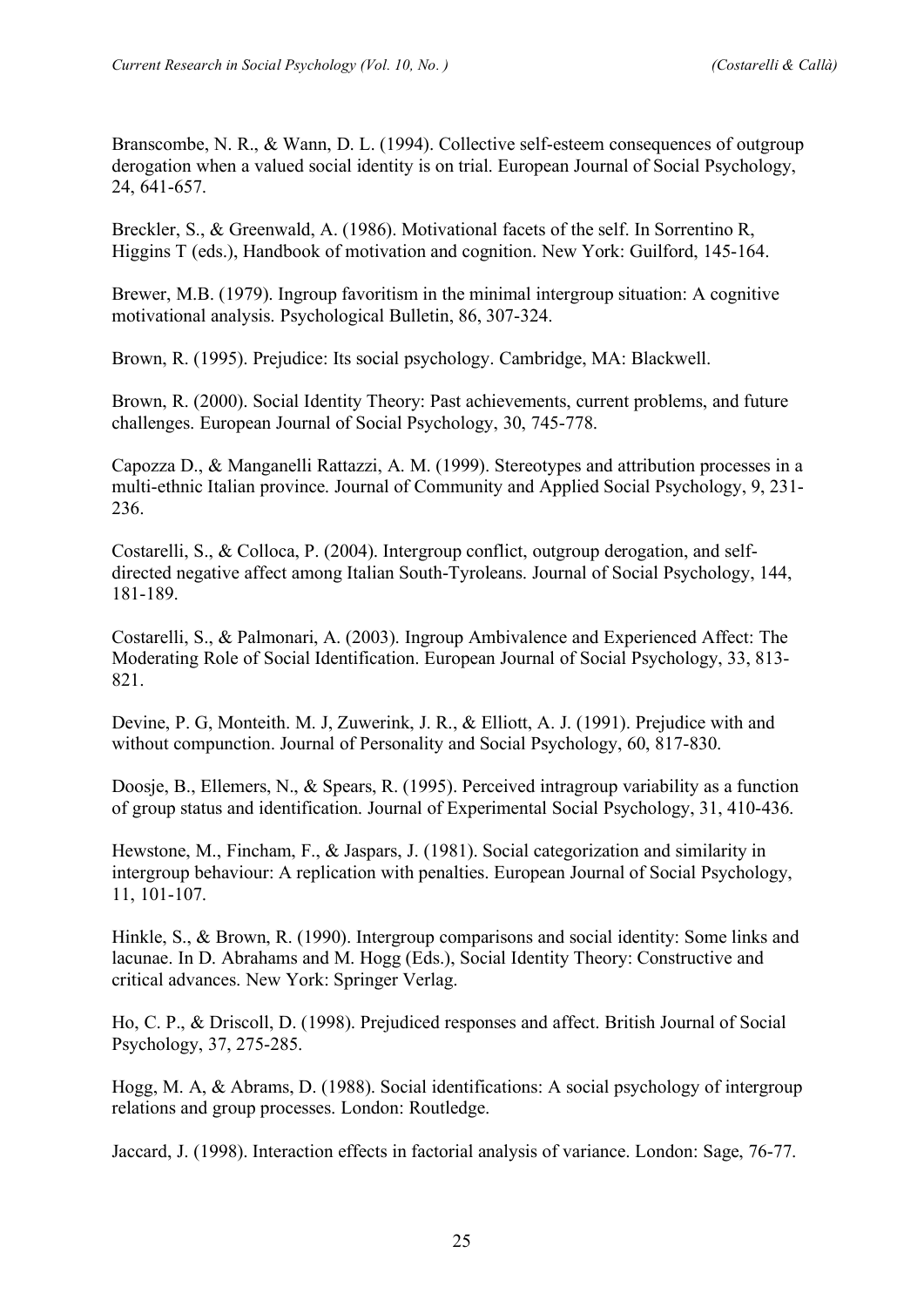Judd, C. M., & Kenny, D. A. (1981). Process analysis: Estimating mediation in treatment evaluations. Evaluation Review, 5, 602-619.

Kaplan, K. J. (1972). On the ambivalence-indifference problem in attitude theory and measurement: A suggested modification of the semantic differential technique. Psychological Bulletin, 77, 361-372.

Kirchler, E, & Zani, B. (1989). Strategie di differenziazione tra gruppi etnici: Italiani e Tedeschi in Alto Adige. Giornale Italiano di Psicologia, XVI, 1, 61-79.

MacDonald, T. K., & Zanna, M. P. (1998). Cross-dimension ambivalence toward social groups: Can ambivalence affect intentions to hire feminists? Personality and Social Psychology Bulletin, 24, 427-441.

Mackie, D. M., & Smith, E. R.. (1998). Intergroup relations: Insights from a theoretically integrative approach. Psychological Review, 105, 499-529.

Monteith, M. J. (1993). Self-regulation of prejudiced responses. Implications for progress in prejudice reduction efforts. Journal of Personality and Social Psychology, 65, 469-485.

Monteith, M. J. (1996). Contemporary forms of prejudice-related conflict: In search of a nutshell. Personality and Social Psychology Bulletin, 22, 461-473.

Monteith, M. J., Devine, P. G., & Zuwerink, J.R. (1993). Self-directed versus other-directed affect as a consequence of prejudice-related discrepancies. Journal of Personality and Social Psychology, 68, 198-210.

Mummendey, A., & Otten, S. (1998). Positive-negative asymmetry in social discrimination. European Review of Social Psychology, 9, 107-143.

Mummendey, A., & Klink, A., & Brown, R. (2001). Nationalism and patriotism: National identification and outgroup rejection.. British Journal of Social Psychology, 40, 159-172.

Tajfel, H. (1981). Human groups and social categories: Studies in Social Psychology. Cambridge: University Press.

Tajfel, H., Billig, M. G., Bundy, R. P., & Flament, C. (1971). Social categorization and intergroup behaviour. European Journal of Social Psychology, 1, 149-178.

Tajfel, H., & Turner, J. C. (1986). The social identity theory of intergroup behavior. In S. Austin and W. G. Austin (Eds.), Psychology of intergroup relations. Chicago: Nelson-Hall. 7- 24.

Van den Bos, K., Wilke, H. A., & Lind, E. A. (1998). When do we need procedural fairness? The role of trust in authority. Journal of Personality and Social Psychology, 75, 1449-1458.

Wann, D. L., & Branscombe, N. R. (1995). Influence of level of identification with a group and physiological arousal on perceived intergroup complexity. British Journal of Social Psychology, 34 , 223-235.